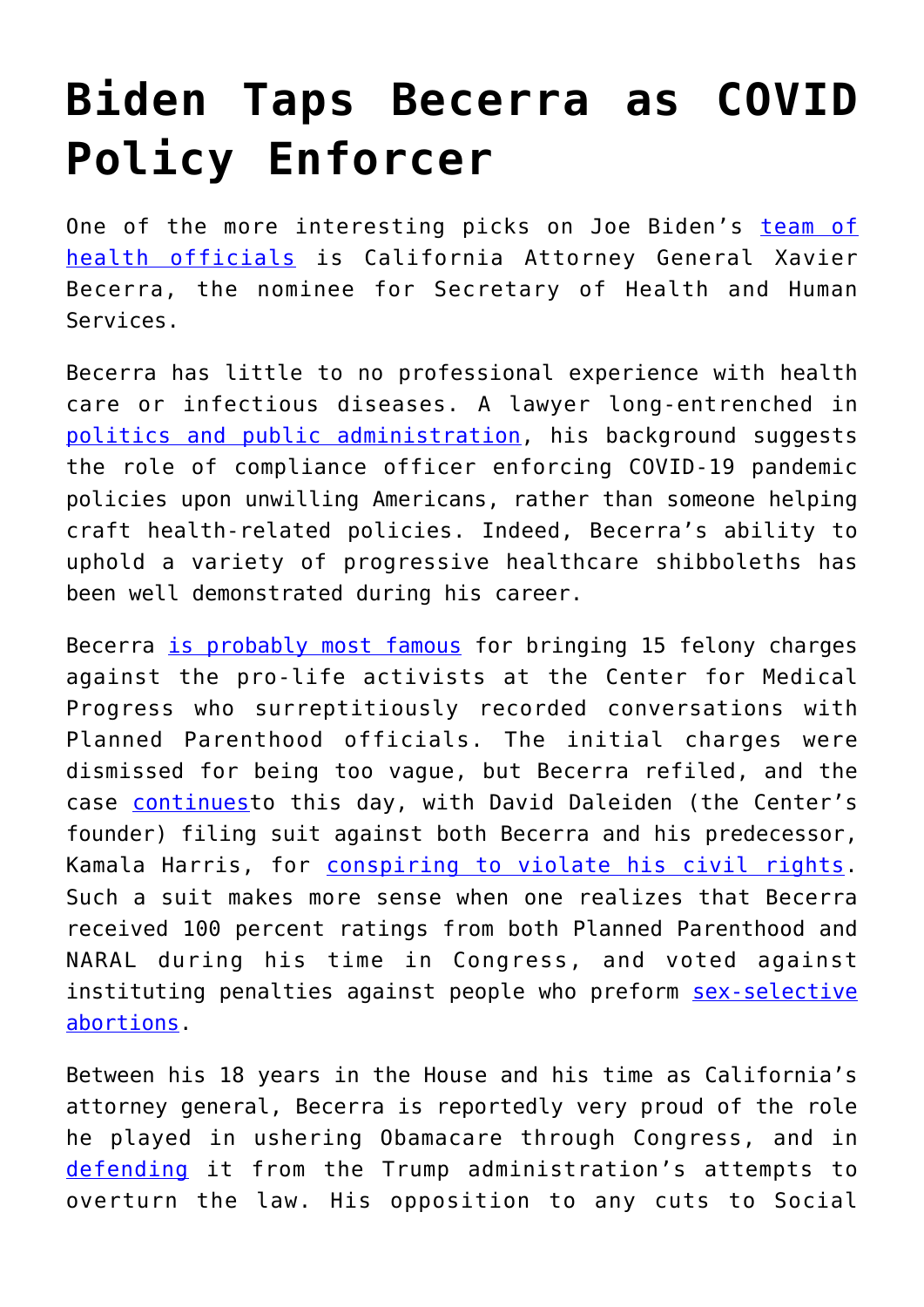Security and Medicaid benefits is also [longstanding.](http://votesmart.org/public-statement/738585/xavier-becerra-dnc-speech#.UKrzPaX3C8o)

Becerra's professional track record, along with the fact that he was also considered a leading candidate for either [U.S.](https://www.nytimes.com/2020/11/11/us/politics/biden-cabinet.html) [Attorney General](https://www.nytimes.com/2020/11/11/us/politics/biden-cabinet.html) or [Secretary of Homeland Security](https://www.politico.com/news/2020/11/07/joe-biden-cabinet-picks-possible-choices-433431), seem to make it unlikely he will add value in creating pandemic policies. The other positions he was considered for hardly seem to have overlapping qualifications with Health and Human Services. As such, his service may end up looking more like a second attorney general. Be it nationwide mask mandates, shutdowns, or the administration of privileges based on vaccination status, public health officials may face an unprecedented need for enforcement of their policies during a COVID-19 Biden administration. Becerra seems well suited to head up such an enforcement effort.

Becerra will join other familiar faces, including Dr. Anthony Fauci, who will remain as director of the National Institute of Allergy and Infectious Diseases, while also taking on the added role of chief medical adviser to the president on COVID-19, [CNN reports.](https://www.cnn.com/2020/12/07/politics/biden-health-team-coronavirus/index.html) Meanwhile, Dr. Vivek Murthy, who previously served as U.S. Surgeon General for two-and-a-half years at the end of the Obama administration and beginning of the Trump administration, is slated for a return to the position he was removed from in late April 2017.

This last addition could pose an interesting dilemma in a Biden administration that promises nationwide lockdowns. While Biden, Harris, Becerra and others appear to support the shuttering of schools and businesses, Murthy has a track record of being quite outspoken on the problem of loneliness. This occurred way back in 2017, long before the pandemic. More recently, Murthy labeled loneliness an epidemic affecting Americans, noting that there are many health [consequences of](https://www.wbur.org/onpoint/2020/03/23/vivek-murthy-loneliness) [long-term loneliness](https://www.wbur.org/onpoint/2020/03/23/vivek-murthy-loneliness):

*The problem is when loneliness persists for a long period of time. And when it is chronic, then we enter into a chronic*